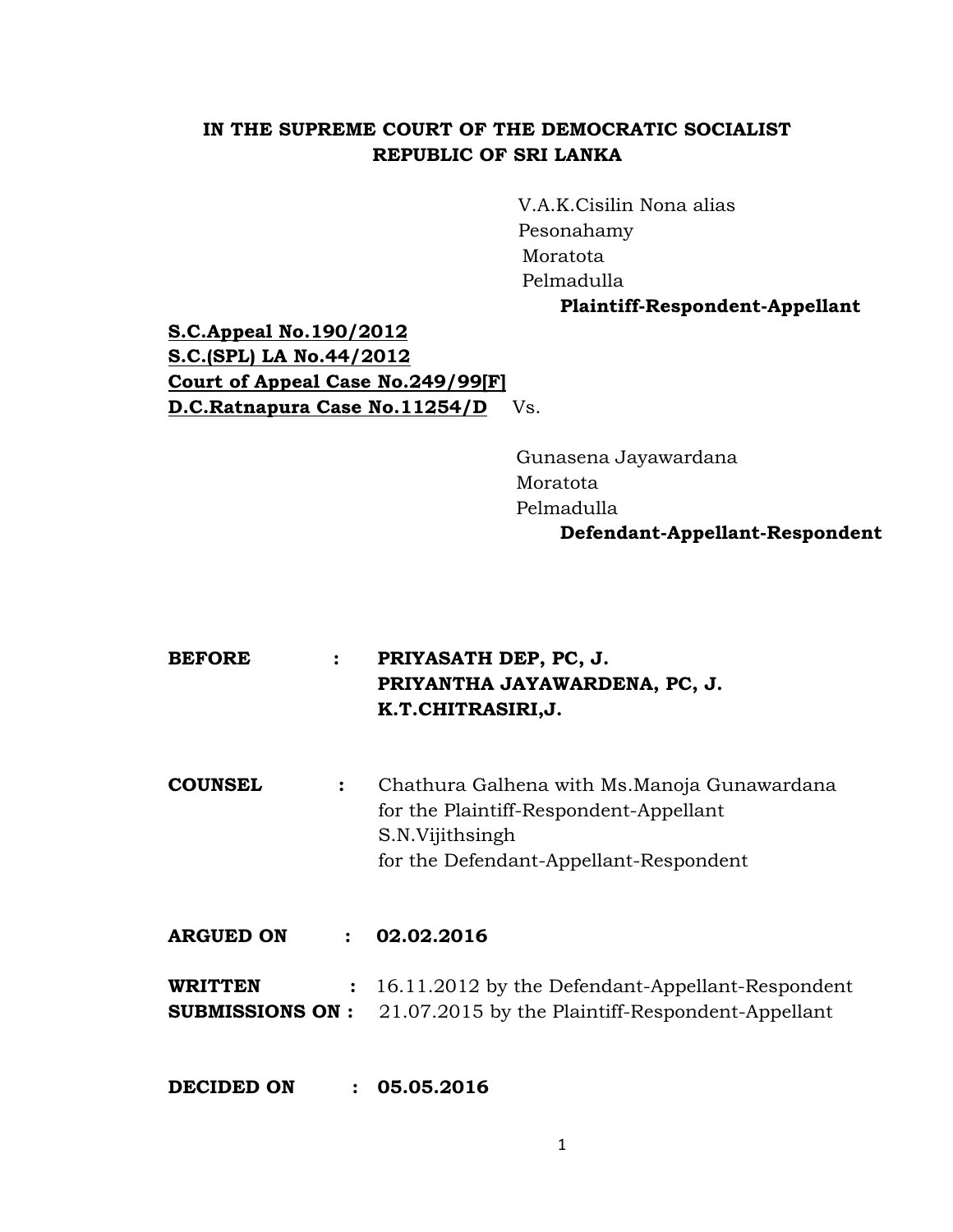#### **CHITRASIRI, J.**

Plaintiff-Respondent-Appellant (hereinafter referred to as the Appellant) instituted this action in the District Court of Ratnapura claiming *inter alia* 1/10th share of the land described in the schedule to the plaint and to have the defendant-appellant respondent (hereinafter referred to as the respondent) evicted therefrom. Respondent filed his answer praying for dismissal of the action. The case was then taken up for trial on 10.07.1995. On that date, the appellant was not ready for the trial. On her application the trial was fixed for 12.12.1995. On that date too, the trial was once again re-fixed anticipating a settlement. The case was again re-fixed on the third date of trial, stating that there was no settlement and it was re-fixed for 22.10.1996. On that date also, the case was again postponed since the learned trial judge was on a transfer order to another station. Then the case was taken up for trial on 27.05.1997.

On this particular day, learned Counsel for the respondent informed Court that he had not received instructions from the respondent to appear for her. Immediately thereafter, learned trial judge took the matter up for hearing in the absence of the respondent considering it as an *ex parte* trial. It is evident by the journal entry made on 27.05.1997. Accordingly, the judgment was delivered on that date itself. The journal entry made on the aforesaid date reads thus:

2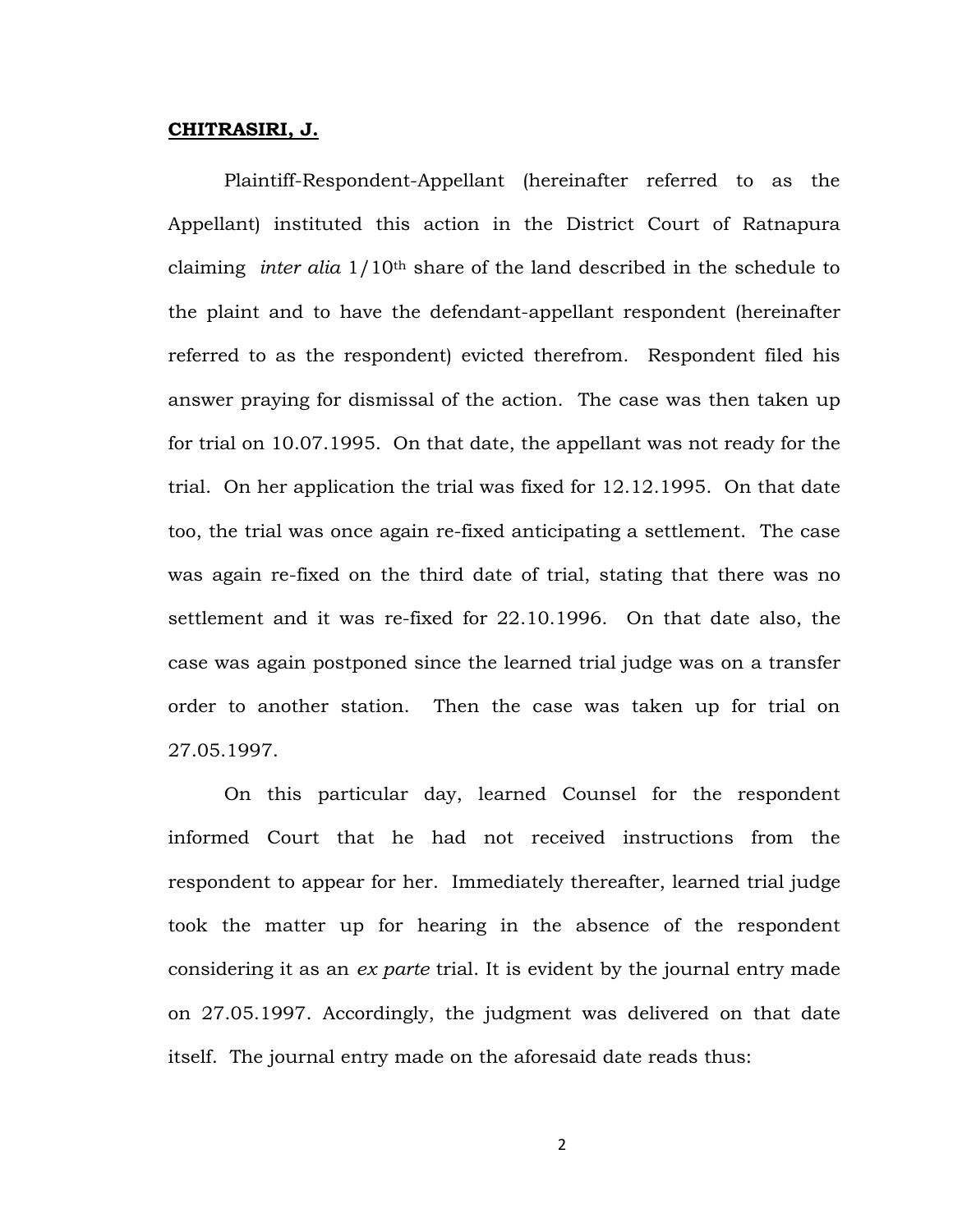77.05.27 නැවත විභාගය (5) පැ⁄නි වෝල්ටර් සිල්වා මයා ව/නි වී.එල්.එම්. ජුනයිදින් මයා පැම සිට. ව නැත.

වත්තියෙන් උපදෙස් නැති බව නීතීඥ ජුනයිදින් දන්වා සිටි. සටහන් බලන්න.

<u>ඒක පාක්ෂික නීන්දු පුකාශය ඇතුලත් කළ පසු විත්තියට භාර කරවා</u> අඩ 3/10/97 අත් කලේ $\prime$ 

[At page 12 in the appeal brief]

Accordingly, *ex parte* decree was entered and it had been served on the respondent. Thereafter, respondent made an application under Section 86(2) of the Civil Procedure Code to have the *ex parte* decree set aside. Learned District Judge refused the said application. As a result, the *ex-parte* judgment remained valid. Being aggrieved by that order, appellant filed an appeal to the Court of Appeal. Court of Appeal made order setting aside the order of the learned District Judge and directed the original court to have a *trial de novo*. The matter before this Court now, is to determine the correctness of the judgment of the Court of Appeal. The issue that was argued in the Court of Appeal was whether the trial held in the District Court should have been a trial *ex parte* or was it a trial *inter partes*. In other words, had the trial judge followed the proper procedure when he decided to take up the matter *ex parte*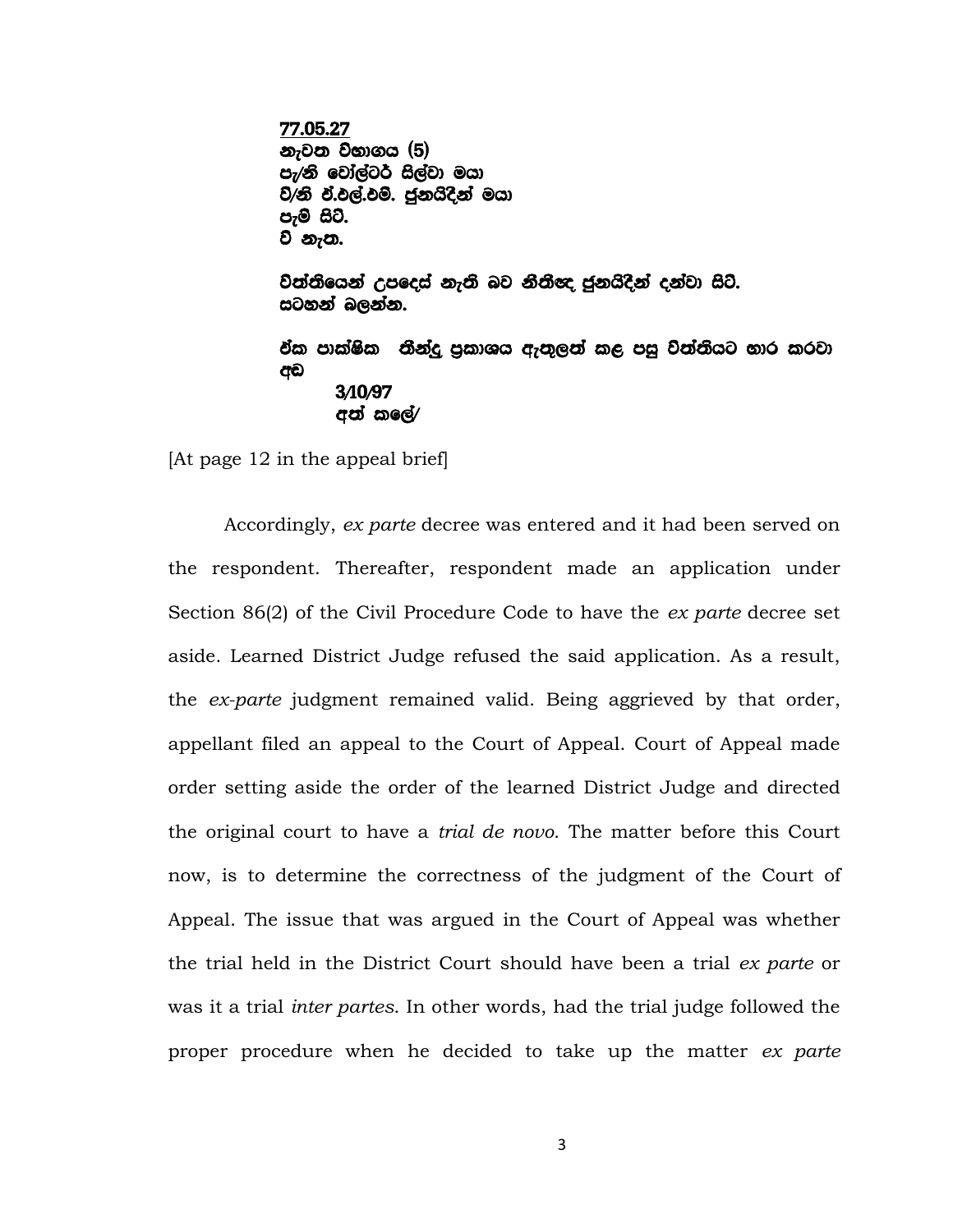consequent to the submissions made by the counsel for the respondent as to his appearance?

The order made by the learned District Judge on 27.05.1997 shows that he has taken up the matter, considering it as an *ex parte* trial. The judgment and the decree entered in that case also was on that basis. Thereafter, learned trial judge made order to serve a copy of the decree as required by Section 85(4) of the Civil Procedure Code. Consequently, an application also had been made under Section 86(2) of the Civil Procedure Code by the respondent upon receiving the decree to have the decree vacated. Accordingly, it is clear that the appeal made to the Court of Appeal was to set aside the order made in the application filed under Section 86(2) of the Civil Procedure Code.

As referred to earlier, the Court of Appeal was basically on the question that the trial in the original court was an *ex parte* or it was a trial *inter-partes*. Having considered the authorities, Court of appeal held that it should have been a trial *inter-partes*. Hence, I will now look at the issue to determine whether the Court of Appeal was misdirected when coming to such a decision.

In Andappa Chettiar vs. Sanmugam Chettiar, [33 NLR at 217] it was held that;

> *" When a case is called when the proctor on the record is present in Court constitutes an appearance for the party from whom the proctor holds proxy, unless the proctor expressly informs the Court that he does not,*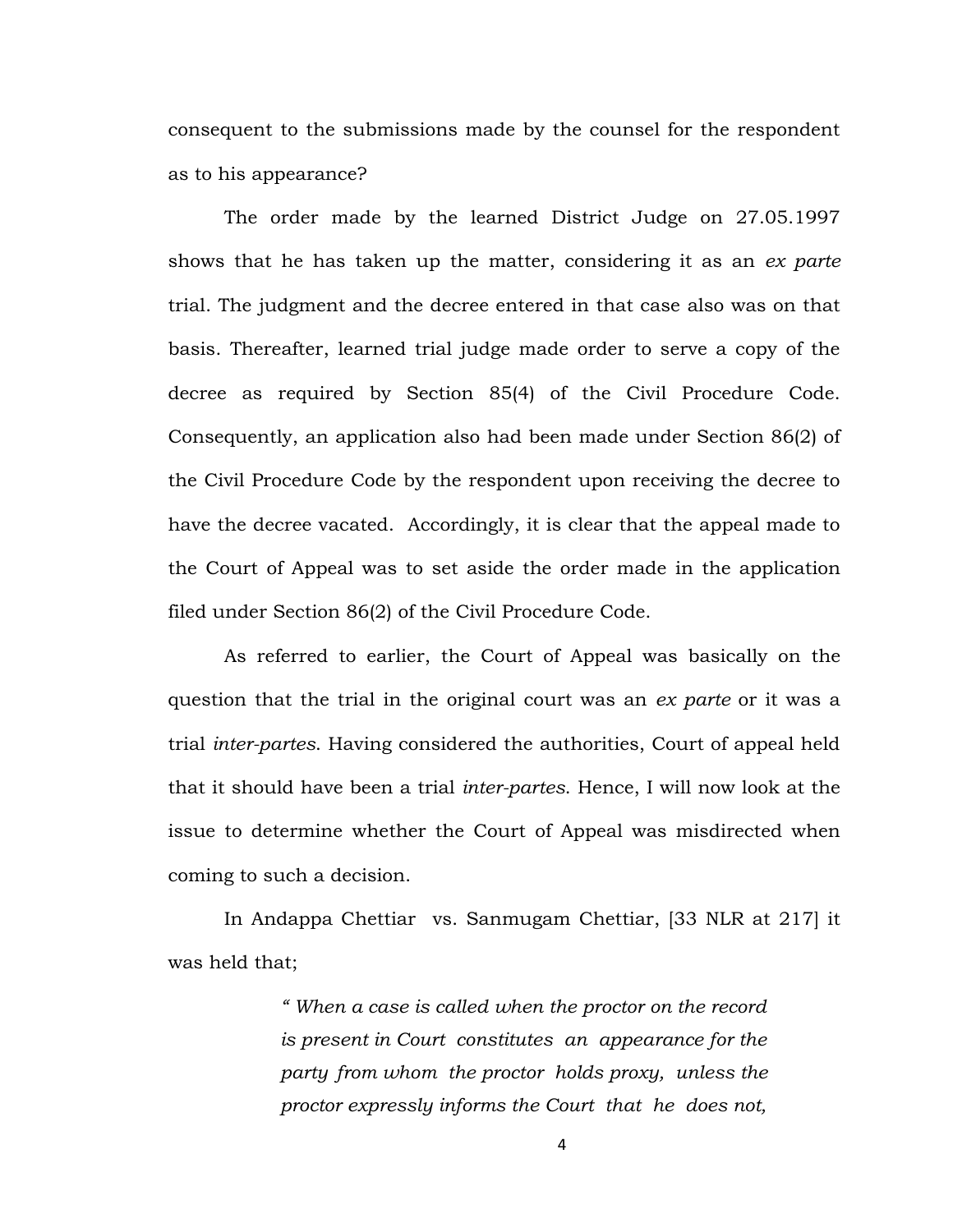*on that occasion appear, for the party. Accordingly, it was held that the matter cannot be re-opened due to the absence of the party when the proctor has marked his appearance before the judge".*

#### In that case **Macdonell, C.J.**held thus:

 *"The Commissioner quite rightly refused to do so, since the proceedings whereon that judgment was pronounced were inter partes". (at page 221)*

 **Lyall Grant J,** in that case held as follows:

*"For the reasons given in answering the first terms of reference, I think that there was an appearance by the defendant and that the judgment therefore was not ex parte.*

*It purported to be inter partes but was not properly entered, inasmuch as the plaintiff was not called upon to give evidence in support of a claim to which a specific defence had been entered".[at page 226].*

Identical issue was dealt with by Jayasinghe J. in **Isek Fernando** 

**Vs. Rita Fernando and others. [1999(3) SLR 29]** In that decision it was held thus:

> *"Appearance may be by the party in person or by his counsel or his registered Attorney, and where the defendant is absent but is represented by counsel or by Attorney-at-Law and the Court is satisfied on the evidence adduced by the plaintiff, Court must enter a final judgment and not an Order Nisi. Judgment must be considered as being pronounced interpartes and not ex parte."*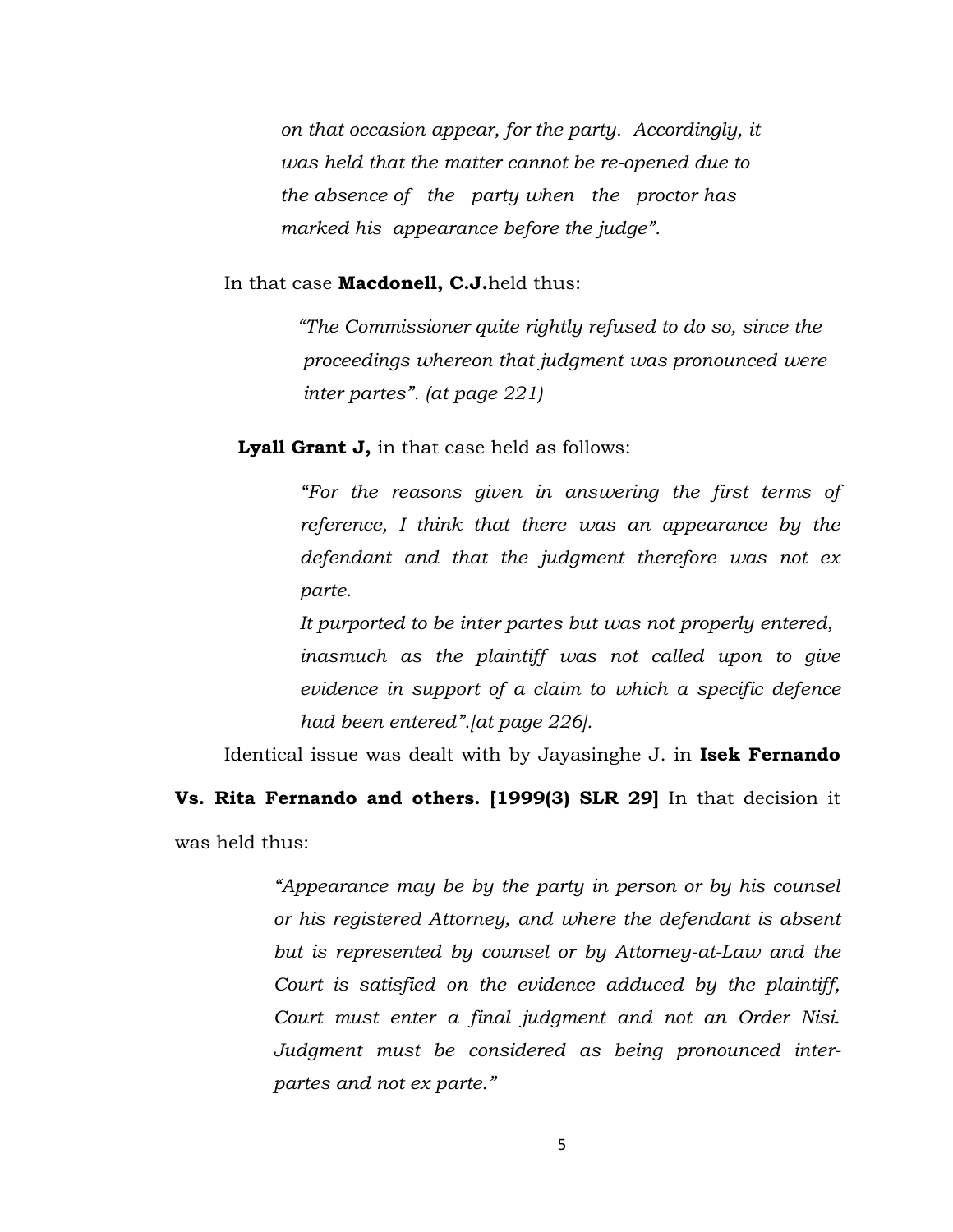Having referred to the law applicable in this connection, I will now advert to the facts of this case in order to determine whether the trial in the original court was *inter-partes* or was it a trial *ex-parte*. Both in the journal entry and in the proceedings recorded on 27.05.1997 show that Mr.Junaideen Attorney-at-law, on that date, he being the proxy holder had marked his appearance on behalf of the respondent. Even the answer of the respondent had been filed under his name. Having marked his appearance for the respondent, he has merely submitted that the respondent had not given him instructions to appear on that particular date.

Authorities referred to above show that the trial judge, under those circumstances should have taken up the matter considering it as an *inter-parte*s trial and allowed the counsel to cross examine the witness. Accordingly, it is clear that the Court of Appeal has correctly decided the issue in this case having adopted the law relevant thereto. In the circumstances, I am not inclined to interfere with the decision of the Court of Appeal.

At this stage, it is also necessary to refer to the contents that are required to be mentioned in a judgment irrespective of the fact that it was a judgment delivered upon holding an *ex-parte* trial or trial *interpartes.* Those matters that should contain in a judgment are mentioned in Section 187 of the Civil Procedure Code and it reads thus:

6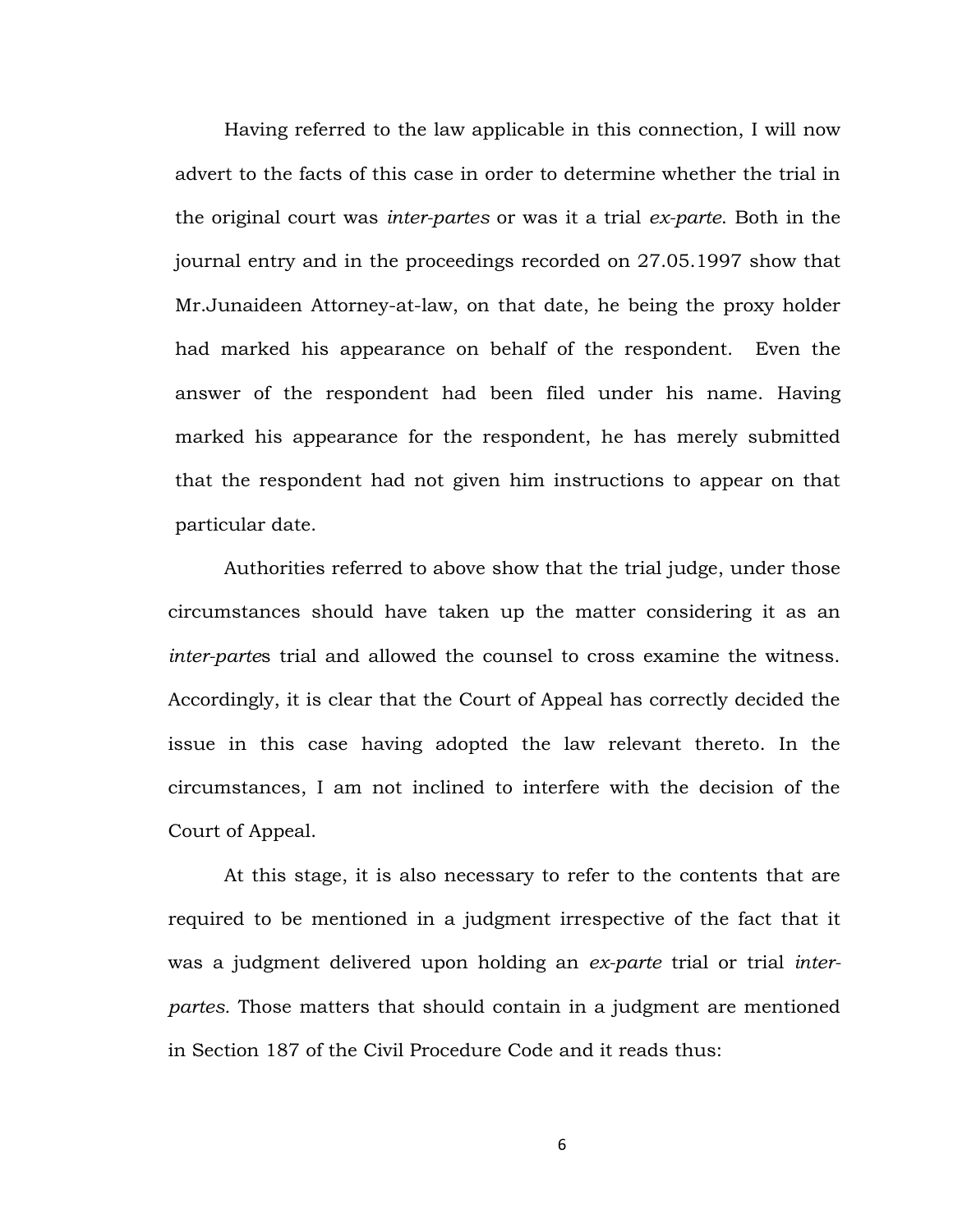187.*The judgment shall contain a concise statement of the case, the points for determination, the decision thereon, and the reasons for such decisions; and the opinions of the assessors (if any) shall be prefixed to the judgment and signed by such assessors respectively.*

In this instance, the impugned judgment contains only one line and it reads as follows:

#### තීන්දව

පැමිණිලිකාරියගේ සාක්ෂියෙන් සෑතීමට පත් වි, පැමිණිල්ලෙන් ඉල්ලා ඇති පරිදි, පැමිණිල්ලේ වාසියට නඩුව තීන්දු කරම්. ඒක පාක්ෂික තීන්දු පුකාශය ඇතුලත් කල පසු විත්තියට භාර කරවා අඩ ගසන්න. 97.10.03

අන්⁄- ………………  $(\sigma$ යි.ඵම් අබේරත්න) දිසා විනිසුරු – රත්නපුර 97'05'27

I will now refer to the authorities relevant to this particular issue. In the case of **Sirimavo Bandaranaike Vs. Times of Ceylon, [1995 (1) SLR 22]** it was held thus:

*"Even in an ex parte trial, the judge must act according to law and ensure that the relief claimed is due in fact and in law, and must dismiss the plaintiff's claim if he is not entitled to it. An ex parte judgment cannot be entered without a hearing and adjudication."*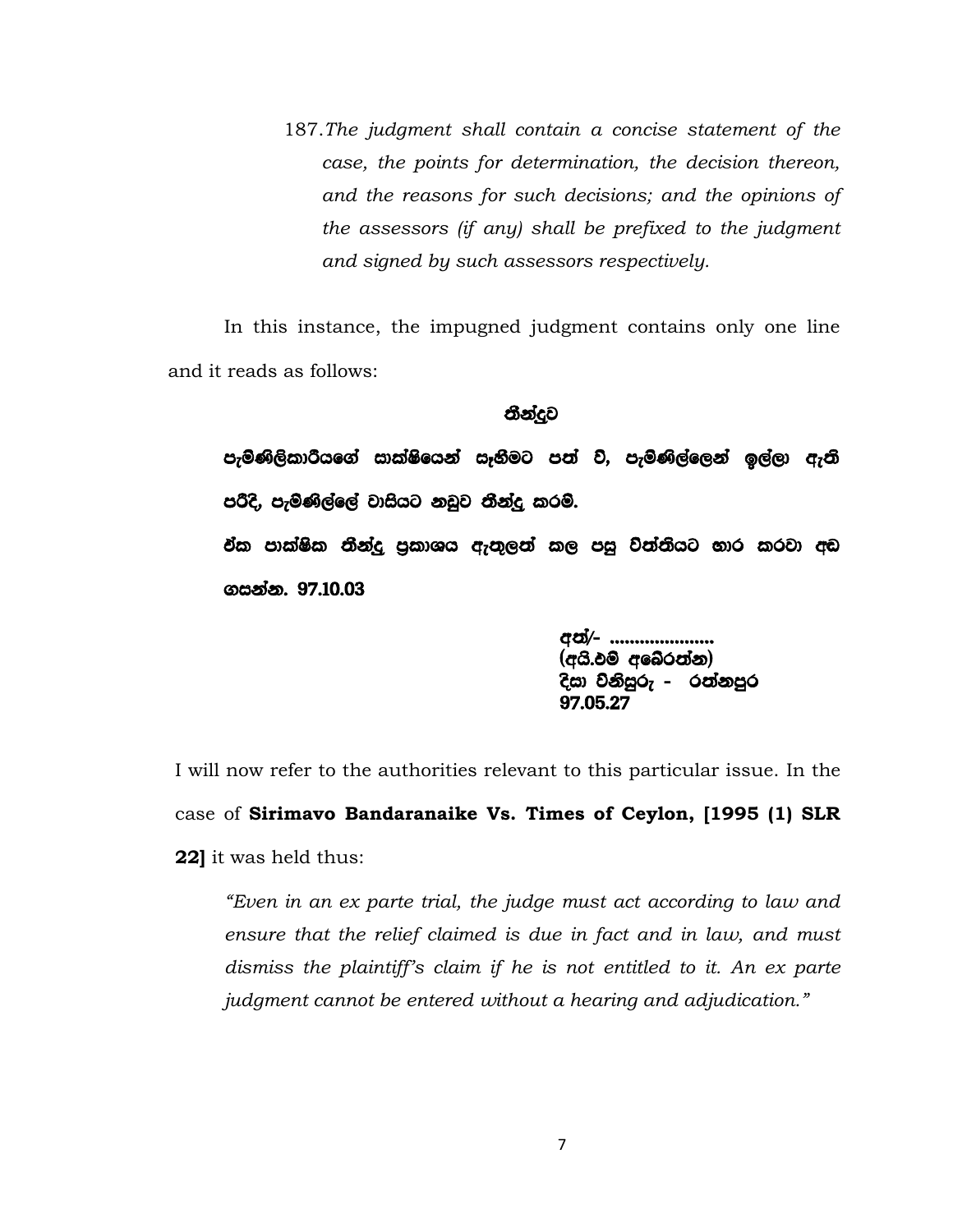Clearly, the impugned judgment does not contain the matters referred to in Section 187 of the Civil Procedure Code. The authorities referred to hereinbefore show the importance of having those matters in a judgment of a court. In view of the above, it is clear that the *ex parte* judgment delivered in this case is contrary to law particularly because no proper evaluation of evidence had been made by the learned District Judge in this instance. Therefore, such a judgment cannot be allowed to stand before the eyes of the law.

Learned Counsel for the appellant also submitted that the Court of Appeal should not have considered the question as to the manner in which the case was taken up for trial in the District Court since no such a matter had been mentioned in the petition of appeal. However, merely because an issue of that nature had not been referred to in the petition of appeal, the Court of appeal is not prevented from looking at such a question since it amounts to a question of law.

Section 758 (2) of the Civil Procedure Code stipulates that the court deciding any appeal shall not be confined to the grounds set forth by the appellant. The said Section 758(2) stipulates thus:

> 758(2) *The Court in deciding any appeal shall not be confined to the grounds set forth by the appellant, but it shall not rest its decision on any ground not set forth by the appellant, unless the respondent has had sufficient opportunity of being heard on that ground.*